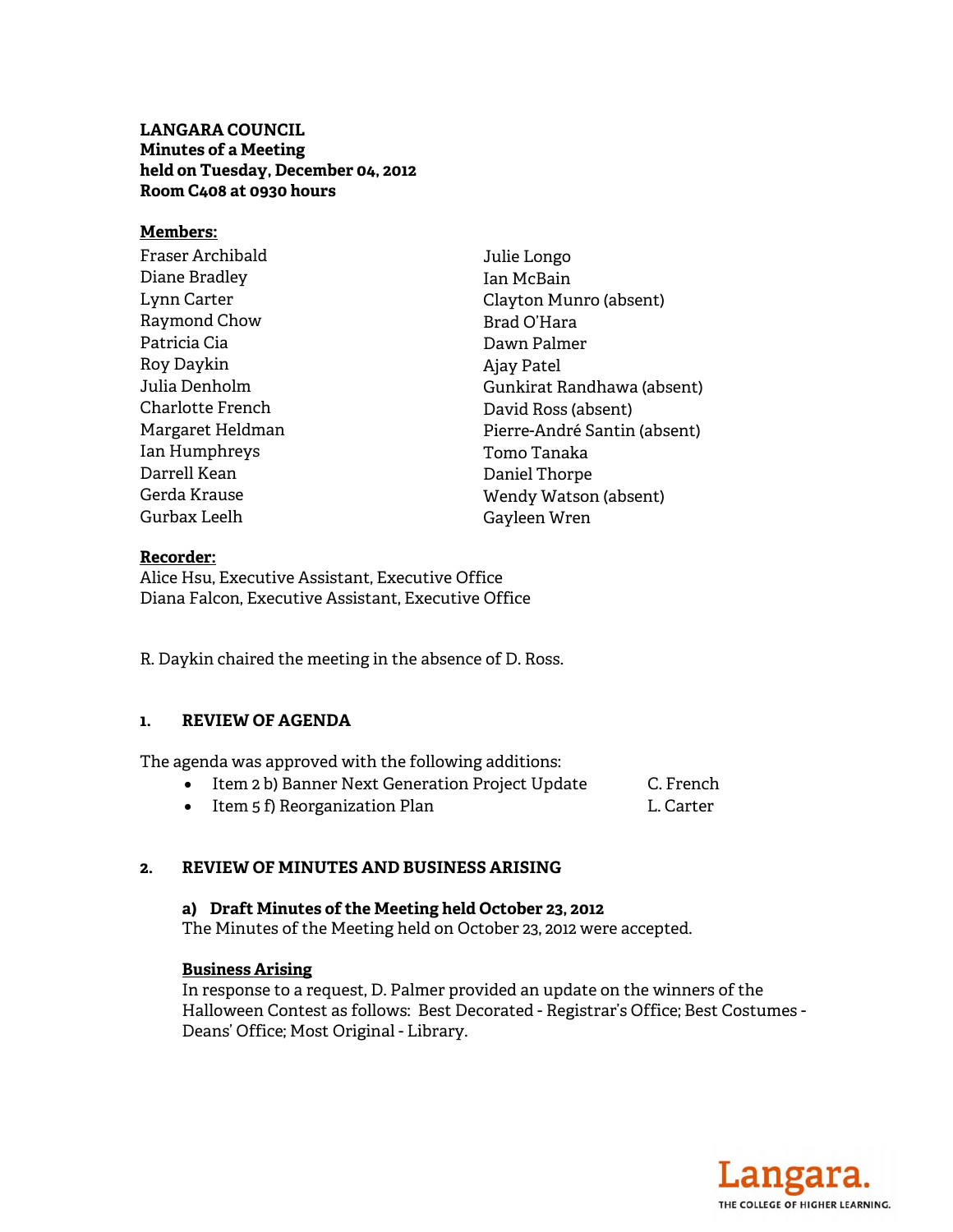## **b) Banner Next Generation Project Update**

C. French provided an update on the Banner Next Generation project. She advised that, following the update on transfer credits mentioned at the last Langara Council meeting, meetings have occurred with the Deans and Division Chairs to discuss the project and next steps. Meetings with academic divisions will occur in January/February 2013.

C. French further noted that a presentation on the new waitlist process will be made to the Deans and Division Chairs next week and to other groups in the New Year. A communications plan is being developed for students and will be implemented after meetings with department chairs and faculty in January/February 2013.

# **3. CURRICULUM ITEMS**

## **a) Education Council Meeting held on October 16, 2012**

G. Krause referred to the summary report of the Education Council meeting held on October 16, 2012 and highlighted the change of the English requirement for admission for Theatre Arts, Film Arts, and Design Formation programs.

G. Krause also highlighted the development of new courses in response to student demand.

The Education Council summary report for October 16, 2012 was received for information.

# **4. FOR APPROVAL**

#### **a) Acceptance of Donations Policy**

R. Daykin provided the background for the Acceptance of Donations Policy attached to the agenda noting that the policy is to provide guidance to the College when accepting donations.

R. Daykin highlighted items 1.3, 1.10, and 1.9 of the Policy and responded to members' questions.

R. Daykin noted that he will work with S. Street to add a clause that speaks to accepting one-time significant amounts of scholarship donations.

R. Daykin also noted that this policy will be included in distribution along with Policy B1010 – Matching Gifts and Policy B1011 – Management of Endowments as one package when a donor wishes to make a donation to the College.

The consensus was to accept the policy with the noted change.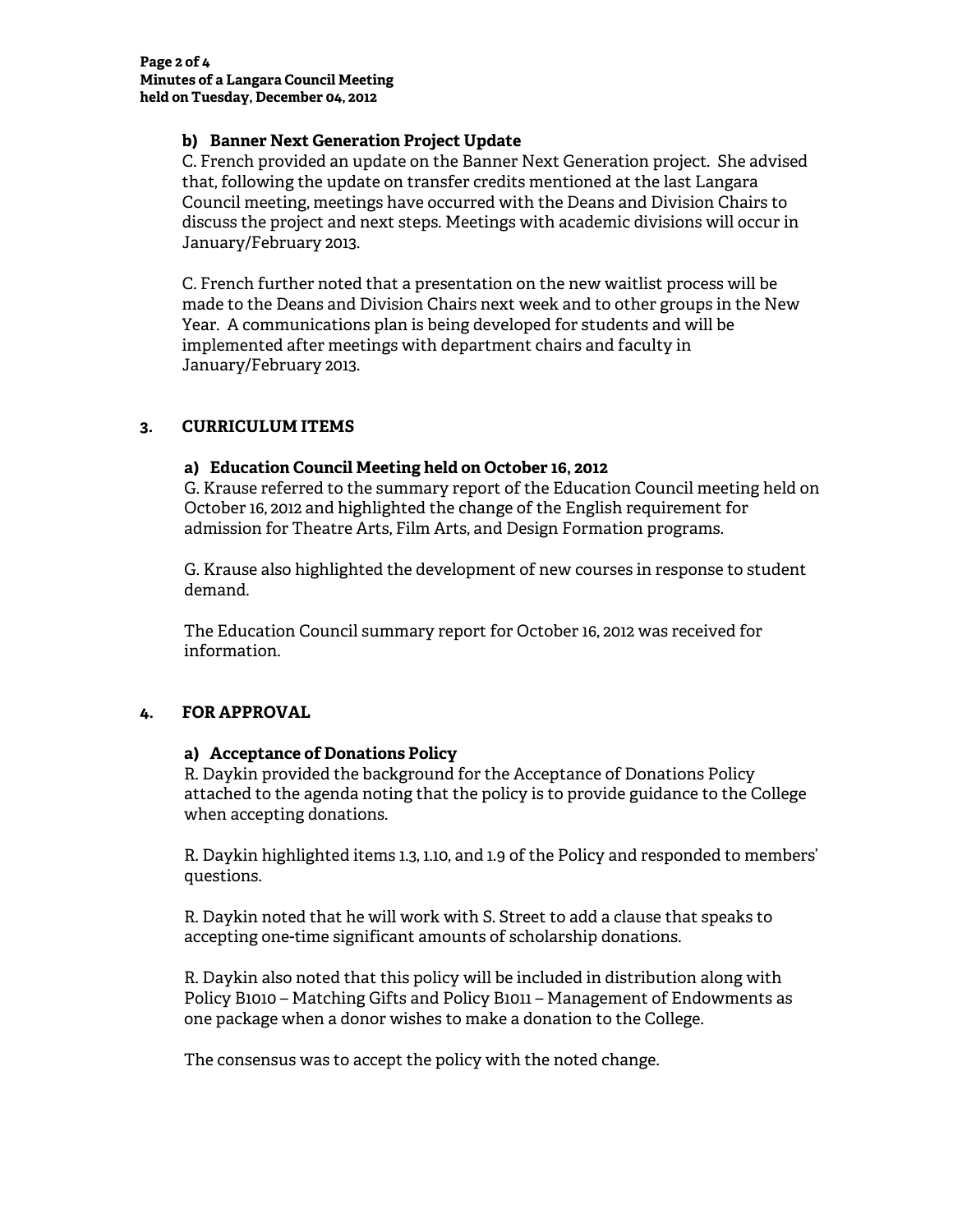## **5. FOR INFORMATION**

## **a) Innovation Fund**

R. Daykin noted that \$50,000 has been allocated for the 2013/14 Innovation Fund and applications are now being accepted with a deadline of January 23, 2013.

## **b) Employee and Leader Engagement Survey**

D. Palmer noted that the Employee/Leader Programs & Services survey was sent out on November 22, 2012 with completion due by December 6, 2012. The results will help measure progress to date in strategic areas of Human Resources and help with workforce planning. She advised that the results of the Langara Employee Development Centre survey, sent out earlier of the year, will be incorporated into these results and an update will be provided in January 2013.

## **c) Best Decorated Holiday Door Contest**

D. Palmer advised that five departments have signed up for the Best Decorated Holiday Door Contest and one prize will be awarded.

## **d) Department of Human Kinetics – To Be Renamed**

D. Bradley noted that, effective April 1, 2013, Human Kinetics will be renamed Kinesiology to correspond with the recent name change with UBC's program. Returning students previously registered in the diploma program will be able to choose which name they want to appear on their academic records.

# **e) Canadian Association of Schools of Nursing**

D. Bradley noted that Janine Lennox was elected to the Canadian Association of Schools of Nursing (CASN) Board of Directors. Janine will serve from December 2012 to December 2014. This is a significant achievement as Janine is the first college member to hold this position.

B. O'Hara and D. Bradley provided an update on the CASN regional conference held on October 19, 2012 for the first time in Vancouver. Coordinated by Langara Nursing students, the event was so successful that they have put in a bid to host the national conference in 2013.

# **f) Reorganization Plan**

In response to a question, R. Daykin advised that the Board is working on putting an interim President in place and its Human Resources Committee is developing a Presidential Search Plan to hire a new President. R. Daykin also noted that no changes are expected for the long-term structure of the College.

# **Other:**

R. Daykin provided updates on the recent activities of D. Ross as follows: